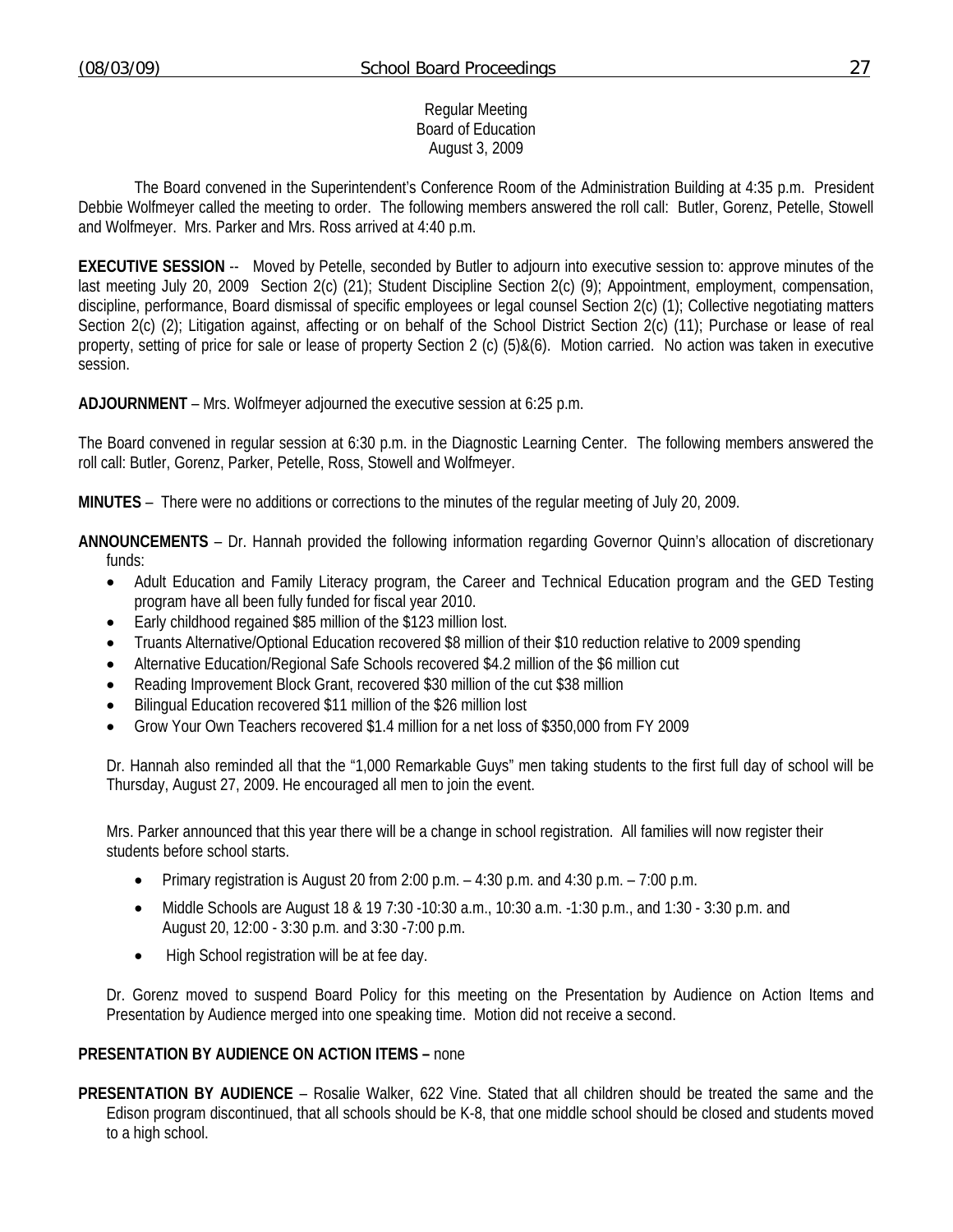Bob Darling, 230 E. High Point, stated that mediation is going well, but the class size issue needs to be worked on; Manual High School has 8 administrators and that seems high, wondered about the number of consultants, noted that the Cost Reduction Committee recommended getting rid of the Edison program and that the program should be ended and duplicated by the District, recommended tabling the closing of a high school and teachers working on the process.

 Terry Knapp, 922 W. Wilshire Dr., stated his concern with closing schools and busing students, noted that Charter School funding has been eliminated by the State, stated that money has been wasted sending it to the Edison Program.

Demarcus Dixon, 606 E. Gift, reminded all to think of student safety when closing schools.

 Sharon Crews, 2215 W. Callendar, stated that there was a rumor that Peoria Public Schools District 150 and the PBC made a deal to close a high school. She feels that Manual High School should be repurposed as a vocational and nontraditional school. She feels closing a high school should be tabled. She feels early childhood program, which are not funded by the state, take funding from other schools.

 Julie Vyncke, 111 S. Montana, a teacher at Lindbergh Middle School, stated that a long term plan is needed for the District. She also feels and noted research that reports class size contributes to academic success.

 Tom Hayes, 407 W. Knollcrest, requested that the Board vote to rescind the closing of a high school. He feels there is no appropriate analysis of schools to know which school should be closed. He feels Manual High School should be considered in the conversation. He stated that the community will not want to send their children to Peoria Public Schools with larger class sizes and gangs. He asked that the closing of Woodruff High School be tabled to allow for input from the teachers and the community.

Kim Still, 525 Boston Court, Bartonville, teacher at WHS, stated that there are still unresolved issues with the biggest question being – what will happen to the 1,000 students currently attending Woodruff High School. She is concerned about student safety and asked if students are struggling now, how will larger class sizes improve their academic success.

Judy McDowell, 2627 N. Wisconsin, asked that the vote to close Woodruff High School be tabled until the new Superintendent arrives and there is a plan in place. She stated that student safety should be the #1 priority.

Charlie Thomas, 619 W. Forrest Lawn, stated that there were meetings at Woodruff High School and several plans were discussed – he asked if those plans had been considered by administration. He asked that choice be offered at the high school level with parents choosing the academic areas best for their students.

Savino Sierra, 1708 S. Stanley, stated that he is irritated that people put Manual High School down. He feels discipline is the key issue for school success.

Martha Kelly, 3502 N. Peoria, would like to see Woodruff High School continue as a high school.

Trish McDaniel, 2812 Crestwood, asked that the Board of Education table the vote to close Woodruff High School and develop a plan that took students into consideration.

## **CONSENT AGENDA –**

ADOPTION OF CONSENT CALENDAR -- Moved by Parker, seconded by Gorenz adoption of the consent calendar. Items to be voted on separately are Travel Requests, Approval of Professional Services Agreement for audit services and approval of change in School Calendar.

On roll call, 7 ayes. Motion carried.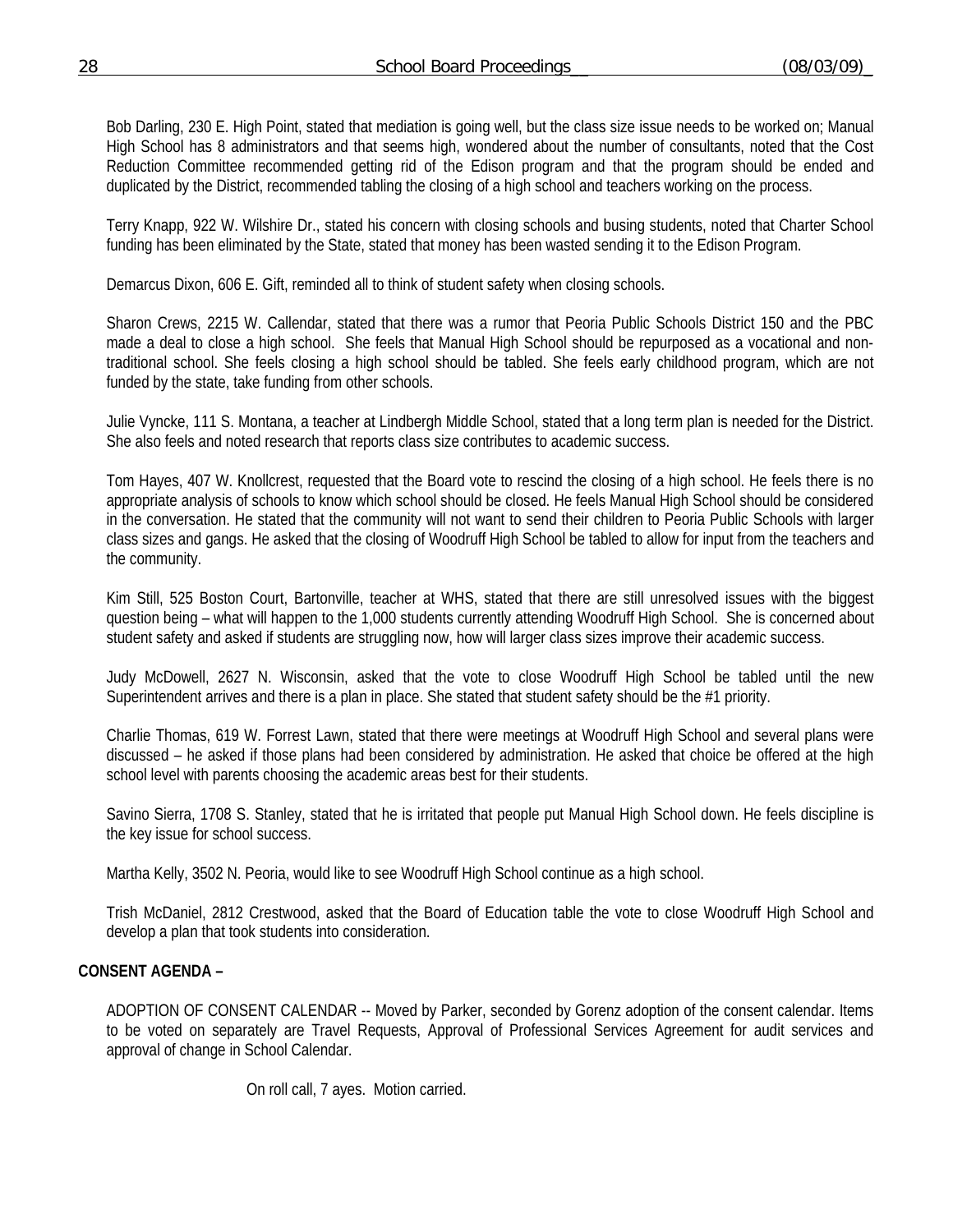GIFTS TO SCHOOL DISTRICT – Moved by Parker, seconded by Gorenz, that the following donations be accepted and letters of appreciation sent to the donors.

Trumpet, valued by the donor at \$100.00, donated by Terry Myers to the Second Fiddle Program

On roll call, 7 ayes. Motion carried.

PAYMENT OF BILLS -- Moved by Parker, seconded by Gorenz approval of the payment of the following bills.

| FUND | <b>DESCRIPTION</b>                  | <b>BAL.SHEET</b> | <b>REV</b> | <b>EXPENSE</b> | <b>TOTAL</b> |
|------|-------------------------------------|------------------|------------|----------------|--------------|
| 10   | EDUCATIONAL FUND                    | \$50,372.92      |            | \$269,820.43   | \$320,193.35 |
| 20   | <b>OPERATIONS, BLDG &amp; MAINT</b> |                  |            | \$157,069.25   | \$157,069.25 |
| 40   | <b>TRANSPORTATION</b>               |                  |            | \$13,494.69    | \$13,494.69  |
| 60   | CAPITAL PROJECTS                    |                  |            | \$21,563.02    | \$21,563.02  |
| 90   | CAPITAL IMPROVEMENTS                |                  |            | \$8,848.62     | \$8,848.62   |
| 95   | MID CENTRAL ASSOCIATION             |                  |            | \$0.00         | \$0.00       |
| 99   | PPS ADMIN OUTREACH PROG             |                  |            | \$1,980.00     | \$1,980.00   |
|      |                                     |                  |            | \$472,776.01   | \$523,148.93 |
|      |                                     |                  |            |                |              |

On roll call, 7 ayes. Motion carried.

HUMAN RESOURCE REPORT -- Moved by Parker, seconded by Gorenz approval of the following human resource report as amended by the administration.

## **Certified Personnel**

| <b>Appointments</b>                                                                                                                                                                                                                                                                                                                                  |                                                                      |
|------------------------------------------------------------------------------------------------------------------------------------------------------------------------------------------------------------------------------------------------------------------------------------------------------------------------------------------------------|----------------------------------------------------------------------|
| Teachers - Full Time                                                                                                                                                                                                                                                                                                                                 |                                                                      |
| Cech, Timothy - Manual - History                                                                                                                                                                                                                                                                                                                     | 08-24-09                                                             |
| Heaney, Gary - Manual - 10-12 Math                                                                                                                                                                                                                                                                                                                   | 08-24-09                                                             |
| Jezek, Martin Shayne - Manual - 10-12 English                                                                                                                                                                                                                                                                                                        | 08-24-09                                                             |
| Pedersen, Christopher - Manual - Math                                                                                                                                                                                                                                                                                                                | 08-24-09                                                             |
| Ryia, Michael - Sub now - Manual - 9th Grade World History                                                                                                                                                                                                                                                                                           | 08-24-09                                                             |
| Wood, Kellie - Manual - Middle School Math                                                                                                                                                                                                                                                                                                           | 08-24-09                                                             |
| <u>Teacher Pink Slip Recall - Full Time</u><br>Ayler, Mary - Hines - 4th Grade<br>Burdette-Steel, Marcy - Manual - Reading Coach<br>Diederich, Lindsay - Glen Oak - 5 <sup>th</sup> Grade<br>Fritsch, Denise - Glen Oak - Intervention Specialist<br>Kallister, Jennifer - Manual - Reading Coach<br>Quezada, Joy - Glen Oak - 4 <sup>th</sup> Grade | 08-04-09<br>08-24-09<br>08-24-09<br>08-24-09<br>08-24-09<br>08-24-09 |
| Leave of Absences<br><b>Teachers</b>                                                                                                                                                                                                                                                                                                                 |                                                                      |
| Academic Leave<br>Daczewitz, Marcus – Woodrow Wilson                                                                                                                                                                                                                                                                                                 | 08-24-09                                                             |
| <b>Family Leave</b><br>Robinson-Molton, Michelle - Hines                                                                                                                                                                                                                                                                                             | 08-24-09                                                             |
|                                                                                                                                                                                                                                                                                                                                                      |                                                                      |

**Resignations**

Teachers – Full Time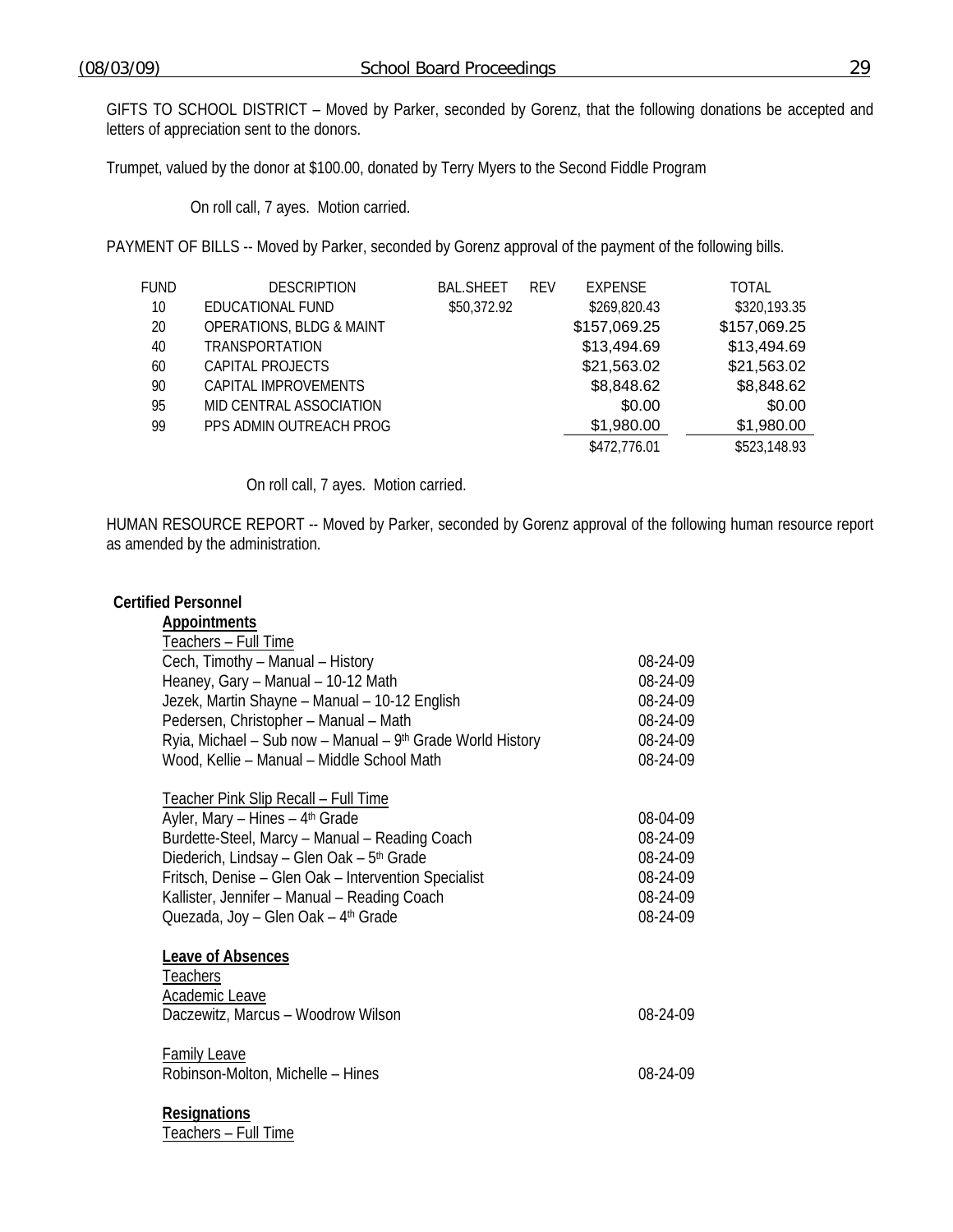| MacIntosh, Gigi - Manual                            | 06-30-09       |
|-----------------------------------------------------|----------------|
|                                                     |                |
| <b>Non-Certified Personnel</b>                      |                |
| <b>Appointments</b>                                 |                |
| Coaching - Part Time                                |                |
| Lomelino, Charles - RHS - Boys Asst. Football Coach | 08-24-09       |
| Timmerman, Lloyd - RHS - Boys Asst. Football Coach  | 08-24-09       |
| Consultant - Part Time                              |                |
| Williamson, Jeanne                                  | 07-28-09       |
| <b>Transportation - Part Time</b>                   |                |
| Alexander, Tabias                                   | 07-29-09       |
| Barlow, Antonio                                     | 07-21-09       |
| Harper, Selena                                      | 07-21-09       |
| Jones, Wuanta                                       | 07-09-09       |
| Little, Syreeta                                     | 07-28-09       |
| Matheny, Kindra K.                                  | 06-22-09       |
| Ortega, Arthur                                      | 07-30-09       |
| <u> Cafeteria – Pink Slip Recall – Part Time</u>    |                |
| Davis, Lakisha - Irving                             |                |
| Edwards, Rosalie - Hines                            |                |
| Flemming, Jenell - Columbia                         |                |
| Fortune, Cynthia - Kellar                           |                |
| Harris-Smith, Edie - Woodrow Wilson                 |                |
| Hightower, Anita - Lindbergh                        |                |
| Nelson, Angela - Roosevelt                          |                |
| Young, Annette - Roosevelt                          |                |
| <b>Resignations</b>                                 |                |
| Para-professional - Full Time                       |                |
| Neasman, William                                    | 07-31-09       |
| <b>Transportation - Part Time</b>                   |                |
| Collins, Devena                                     | 07-15-09       |
| Sommerville, Tonya                                  | 07-13-09       |
| White, Mary                                         | 07-13-09       |
| <b>Retirements</b>                                  |                |
| Clerical - Full Time                                |                |
| Langen, Lynda                                       | $06 - 01 - 10$ |
| Maintenance - Full Time                             |                |
| Hartwell, Russell                                   | 08-10-10       |
| <b>Certified Substitute</b>                         |                |
| <b>Appointments</b>                                 |                |
| <b>Teacher</b>                                      |                |
| Farkash, Sanford                                    | 07-22-09       |
| Oktoer, Naseim                                      | 07-29-09       |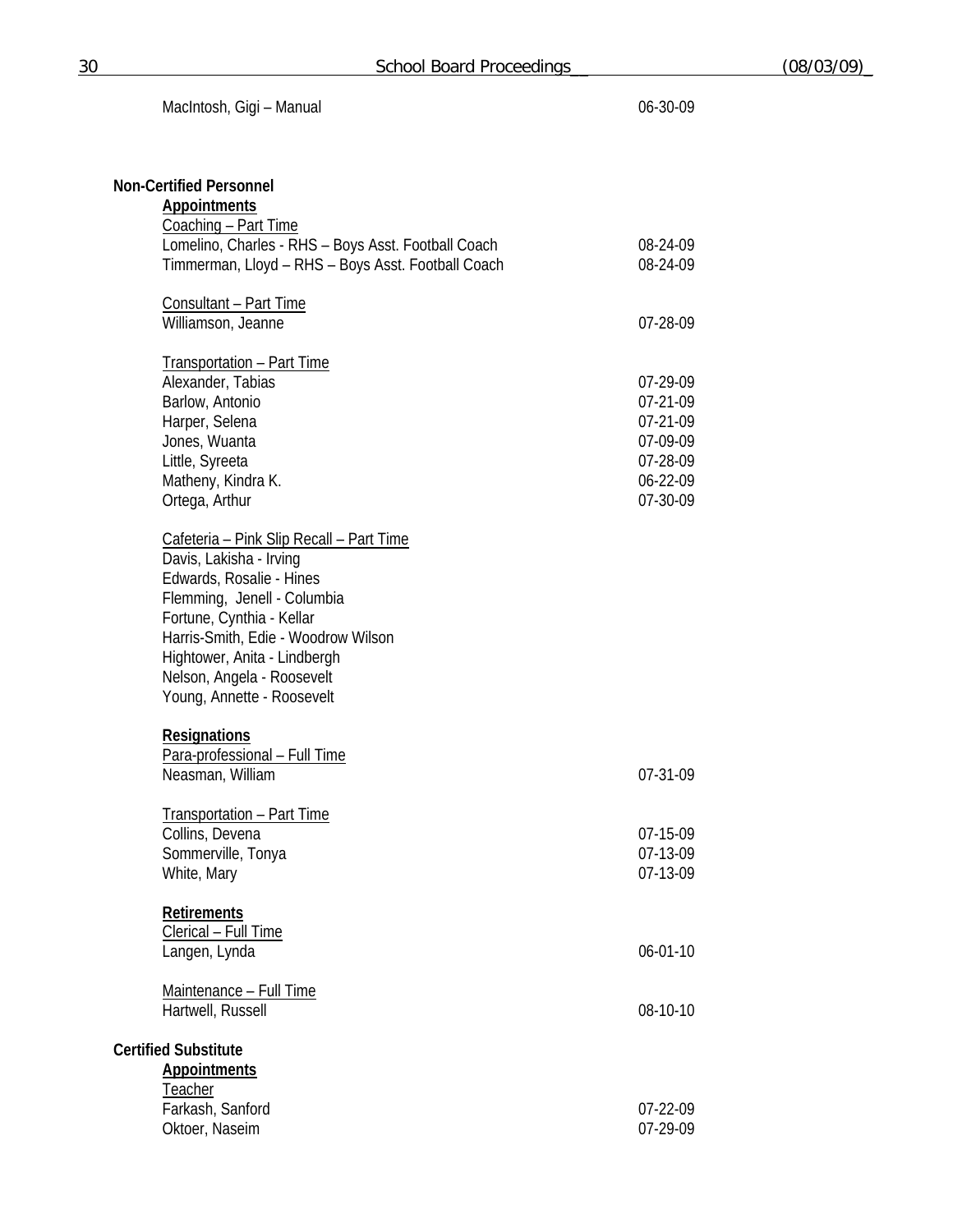| <b>Resignations</b><br>Teachers<br>Johnson, Jay – moved out of area<br>Olson, Katie - moved out of state       | 07-28-09<br>$07-22-09$ |
|----------------------------------------------------------------------------------------------------------------|------------------------|
| <b>Non-Certified Substitute</b><br>Appointments<br>Substitute Aide and Behavior Attendant<br>Sanders, Brittany | $07-23-09$             |
| <b>Removal from Referral List</b><br>Substitute Aide and Behavior Attendant<br>McCraney, Larry                 | 08-03-09               |

On roll call, 7 ayes. Motion carried.

TRAVEL REQUESTS - Moved by Stowell, seconded by Petelle approval of the travel requests as presented by the administration. Travel request for Bryan Pullen was pulled for further information and will be presented at the next meeting. (Copy is on file in the board secretary's office.)

On roll call, 7 ayes. Motion carried.

APPROVAL OF PROFESSIONAL SERVICES AGREEMENT FOR AUDIT SERVICES – Moved by Ross, seconded by Parker that Clifton Gunderson LLP be appointed the District's auditors for the year ended June 30, 2009.

Comptroller Schau reported that Clifton Gunderson is being presented this year because the audit and AFR needed to be completed this year in a timely manner. She suggested an RFP for audit services be submitted by March of 2010. Mrs. Ross asked for the cost of the audit and other services provided by Clifton Gunderson during the 08-09 year.

Ms. Petelle asked that all information allowable be presented to the community. Ms. Schau reported that the single audit is always available and legal counsel would make a decision on other available information.

On roll call, 7 ayes. Motion carried.

APPROVAL OF CHANGE IN SCHOOL CALENDAR – Moved by Butler, seconded by Petelle that the Board of Education approve the revised 2009-2010 school calendar.

Dr. Davis explained that three days, December 9, 2009 and March 10 and May 19, 2010 were being removed as Primary Early Release days. Dismissal from school would be moved to 1:15 p.m.

> On roll call, 6 ayes. Butler, Gorenz, Parker, Petelle, Ross, Wolfmeyer 1 nay. Stowell. Motion carried.

## **DELIBERATION AGENDA** –

 APPROVAL OF PRINCIPAL CONTRACTS – Moved by Parker, seconded by Stowell that the employment contracts for the following principals be approved: Veralee Smith, Eric A. Thomas, Ethellyn A. Johnson, Jamie L. Brown, Diann G. Duke, Phillip W. HIse.

On roll call, 7 ayes. Motion carried.